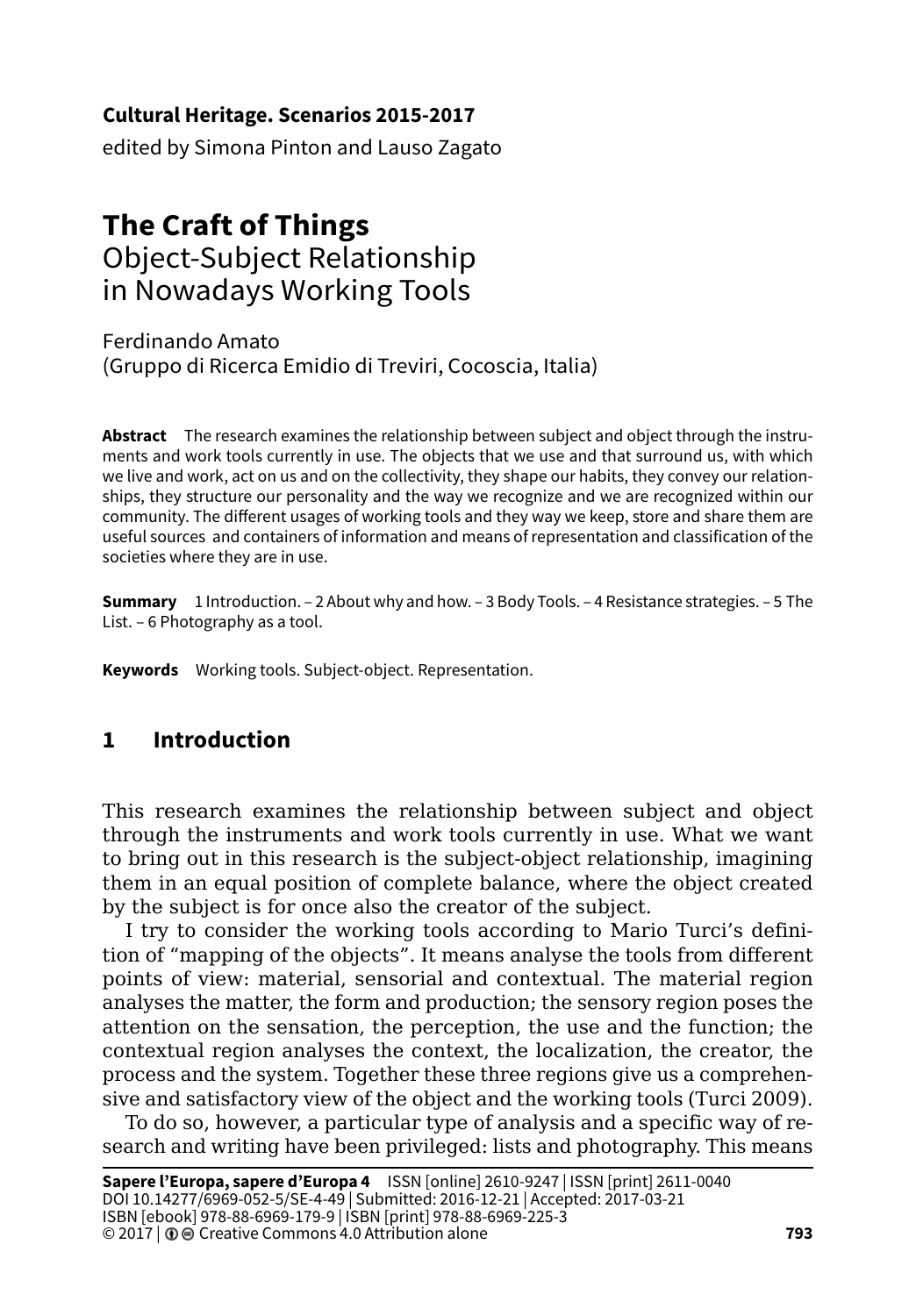that the final report of the research converges in lists of work tools which are neat and organized and are, then, enclosed and represented in photos.

Since these objects are still in use and because of this they are inseparable and inalienable, both from their original context and from their owner, photography is useful to ensure the reproducibility of the specific objects outside of the workplace.

The choice to organize lists has come out during the research, because the numerical constraint that is posed by a practical list (Eco 2012) allows the specific professional to be able to tell about and describe himself in a limited and finite way, since every single profession is punctuated by a plurality of objects that are unlikely to set up finite sets. The selection of the objects has taken place by the hands of the worker, so it was him to recognize and list the objects with which he wanted to tell about himself and his particular professional activity. The disposition of the objects within the photo frame is my choice and therefore it follows my own interpretative and representative model.

#### **2 About Why and How**

Material objects have tendentially always been studied as historical evidence. Generally the focus of interest is slightly shifted towards history, more weight is given to the past rather than to the present. We owe the current state of things to this aspect of material culture studies, and so our knowledge of cultural systems that have currently vanished or are in extinction, this has often been called rescue anthropology and it assumes that the anthropologist and the other do not share the same age, it assumes that the age of the other is over, that it has run out, that it is disappearing. It is thanks to the rescue spirit that we have moved with the haste of finding, collecting and preserving objects of an almost or entirely passed way of acting, with the anxiety and fear that much would be lost and forgotten soon.

To understand the intentions that have characterized early studies of material culture in Italy we can mention Loria and Mochi when in the book *About the collection of materials for Italian Ethnography* they claim that "we should hurry to collect all over what remains of the characteristic documents of local folk life, if we do not want to find only scarce and altered scrap in a very near future; we have to do so because our modern civilization will soon invade the most hidden nooks of the campaigns, the most isolated mountain villages" (1906, 15).

On the contrary, but also in relation to what pushes Loria and Mochi to the action of gathering and collecting, this research poses its focus exactly on our modern civilization.

I asked myself: why should we wait? Why should we take the risk that what is now the result of that very industrious ingeniousness could slip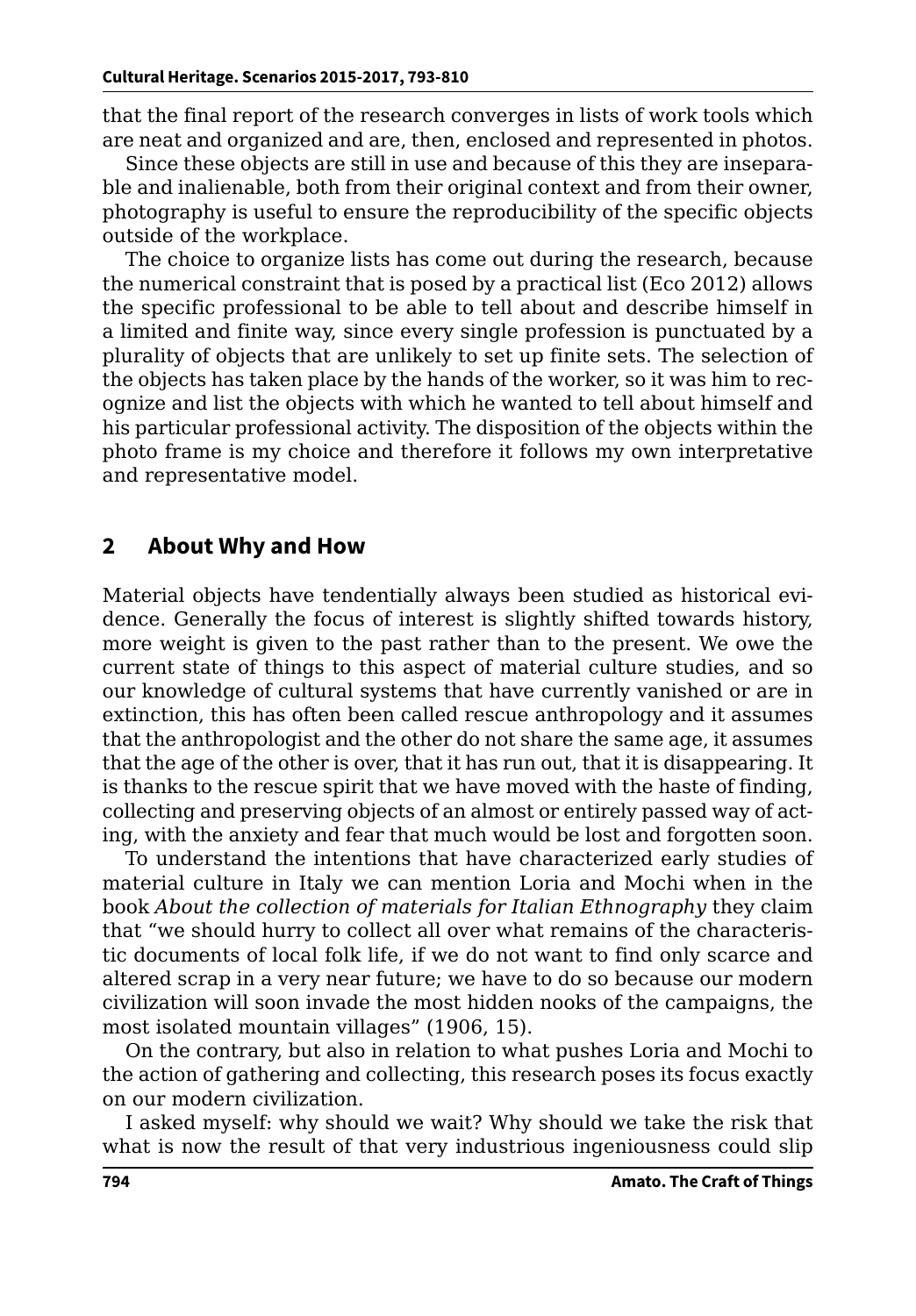away? Today we could free ourselves from future anxiety of losing everything, that fear of forgetting, of not being able to display, we could free ourselves from that urge to search, why should we wait for the coming of that which Turci defines obsolescence phase (2015)?

A research on the current working tools proceeds in this direction.

At first it is necessary to look at the tools as they were object of an exposition in a museum. To see things in a museum means to see them from another point of view, it means to believe that they are notable, to believe them credible. Everyday objects often suffer of some kind of ambiguity that does not allow to recognize their cultural value. The objects that surround us build our daily life. The objects that live with us create the reality around us, in our homes, in our offices, in public places we attend, in the rooms where we live, in workplaces where we go to fulfil some of our needs. These objects that fill and are disposed in our environments, sediment and almost fossilize to the point that they become part of the place. The working tools that are spread across the laboratories, on the walls of garages, stacked on tables and desks, stuffed into suitcases and tool boxes claim and shout their history, but they are silent and mute to the ears of whom does not stop to listen, because he is accustomed and immersed in everyday life.

Work tools taken as a whole, but confined to their specific work activity tell their history, the one of the individual worker and the one of the related profession. And if we put these together, different activities can be evidence of a precise historical, economic and working moment.

Therefore starting to consider these tools with a museum-like look means seeing them as if we do not see them every day, trying to be amazed by the obvious things that are not that obvious at the end. This is ultimately the third principle of museography, developed by Pietro Clemente which leaves room to the wonder that reorganizes the willingness to understand the subject (1999).

Laboratories, garages, practices, construction sites, factories and ateliers are places where work tools are collected and displayed in a completely spontaneous and unconscious way. What is missing in these places is the amazement of those who live in these environments and of those who enter them for a variety of reasons; we tend to neglect what is peculiar in these places: the knowledge to act and the knowledge to do, which are substance of real and concrete acting, this because of the speed of technological progress and of the oversupply of information that makes us a bit blind and less sensitive to the ways of learning, of reasoning and of memorization, as well as of the traditional, pre-technological and technical knowledge ways of teaching.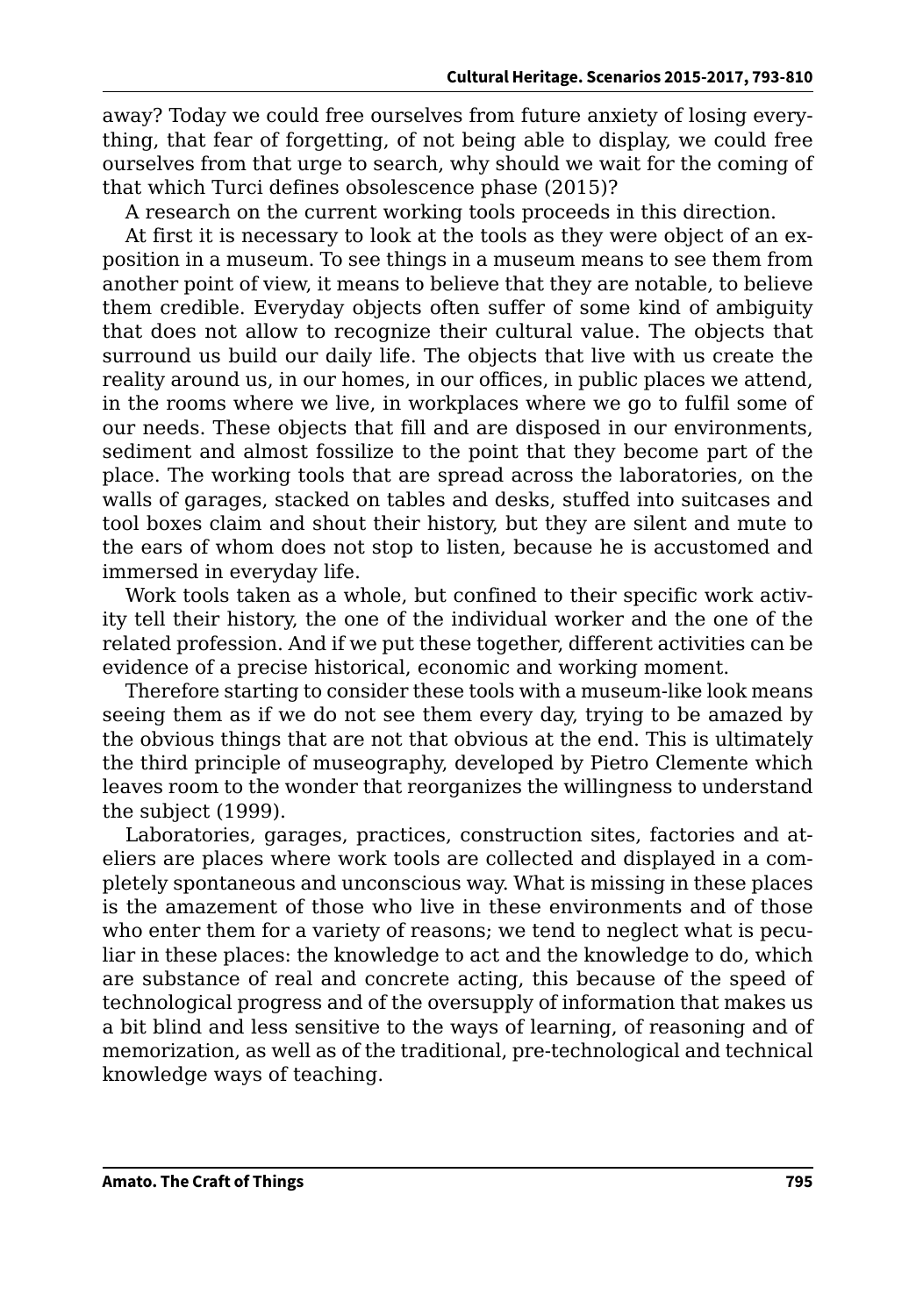

Figure 1. Ferdinando Amato, *Scalpellino*. 2015. Digital photography. © Ferdinando Amato

Bourdieu sheds light on the dynamics of classification and representation which individuals enact unconsciously, working tools and objects serve as distinction and recognition marks in the final definition of social identity (2001).

Tools are needed to make culture categories visible and stable, material goods must be considered as having social meanings and thus analysed not only for their use as technical tools but also as a means for communication.

The relation between tool and worker becomes interesting because the tool does not just make any individual a professional in his job, but it is also builds him on a physical and subjective level. We must therefore consider each working tool both in its singularity and as part of a set of objects which is added to the corporal vision and to the physical and intellectual representation of the individual.

In Sicilian dialect there is a saying *I stigghi fanu u mastru* which translated means working tools form the professional. The Sicilian saying is a legacy of a popular way of thinking, primarily designed to justify the lack of appropriate tools to face the daily maintenances, often because of economic impossibility or backwardness of previous living conditions.

In Sicilian dialect this saying is also used in an ironic and mocking way, as if to say that a professional is so, not because he is the keeper of special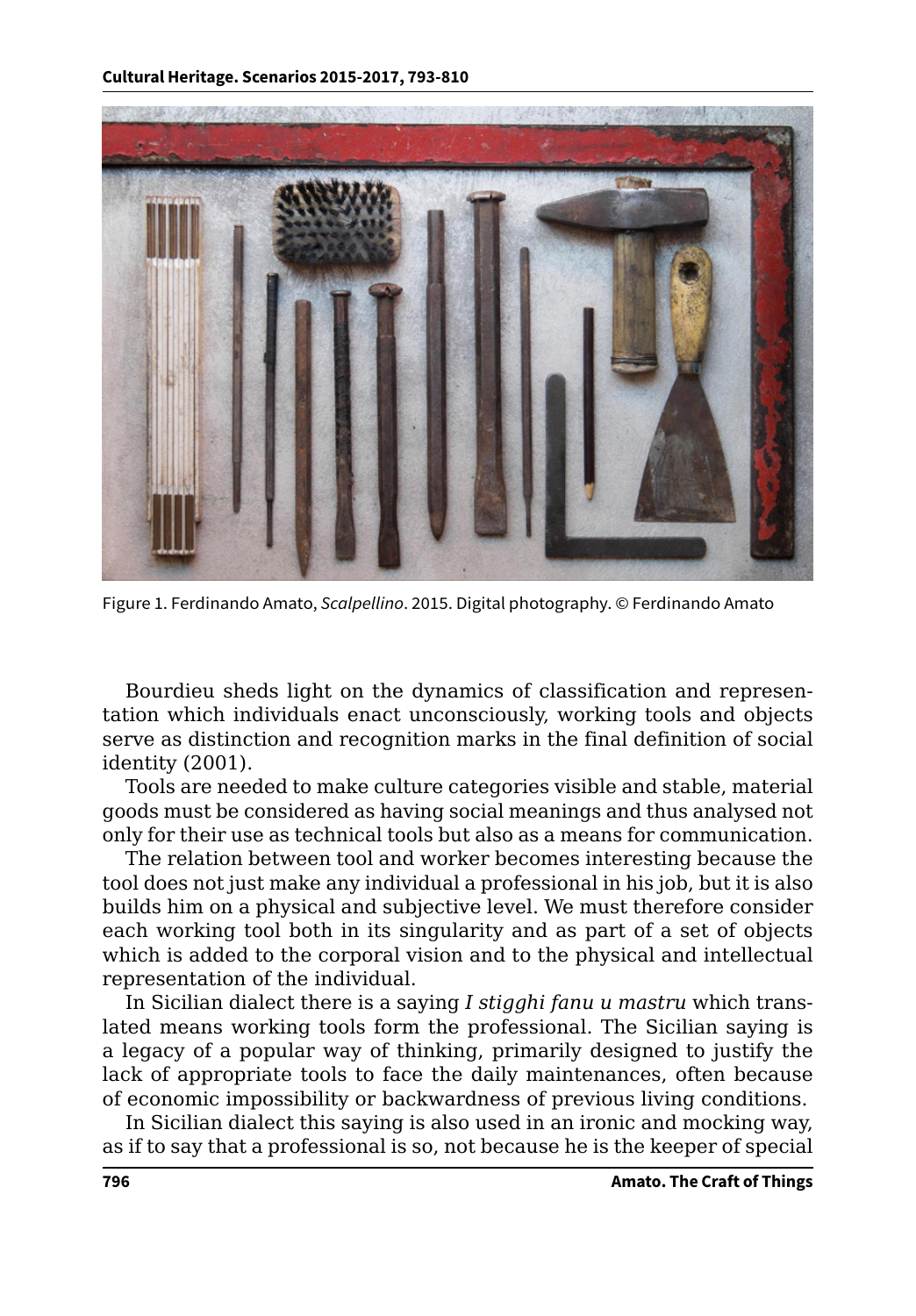technical or artistic skills, but only because he possess specific tools that allow him to perform his tasks.

Material culture could borrow this saying just to explain how tools are at the heart of a cultural system that tends to represent and describe the society or the communities where it is interested in from time to time.

The objects that we use, that surround us, with which we live and work, act on us, on the collectivity, they shape our habits, they convey our relationships, they structure our personality and the way we recognize and are recognized within our community. In relation to these aspects the object-subject connectivity expands.

This is how those who work in a factory to build cars become labourers, mechanics, technicians, who builds wooden furniture on his own becomes a carpenter, allowing the object to create our personality and to label us in the eyes of society and even in ours.

The availability of the tools ensures that a worker is not just a worker but a specialist, a specific worker, a specific professional figure. Consequently that specific professionalism conveys its social and cultural representation, transitively the tool is linked to different work activities and it interferes in the social and cultural, individual and collective representation.

Thinking in this way we fully enter into that hypothesis to create subjects which we have defined, it means that the objects participates to the creation of the subject, it means that the perception of individuals and communities does not exist by nature, it means to redefine the subjects within a cultural system.

By contrast the definition of creating objects appears very obvious and predictable. To meet their necessities the men strive to build what they need.

According to Cirese, the object exists as a meaning, not only as a physical object; for example it is so that the sickle as an object, is different from the sickle as a tool (1984). What Cirese calls "fabrilità" and "segnicità" are inextricably linked, because the two different dimensions set themselves mutually in motion. A tool finds its fulfilment and its reason of existence only in a local and peculiar use (La Cecla 2013). The relationship with its subject-worker is redefined and is finally recognized in this relationship. Technique and speech are both crucial to the creation of the work tool, in the same way they contribute to the final placement of the thing.

So creating objects does not only mean fabricate them, assemble them and compose them in a physical and material way, but it also means to give them value, to create their meaning and significance.

To explain this assumption the analysis of Kopytoff can help us when it faces the issue of cultural and individual singularization (1986, 88).

When analysing objects as goods Igor Kopytoff points out that the biography of an object is culturally adjusted and its interpretation is open to individual manipulation until a certain level. In fact the object can be moved in and out of the status of good.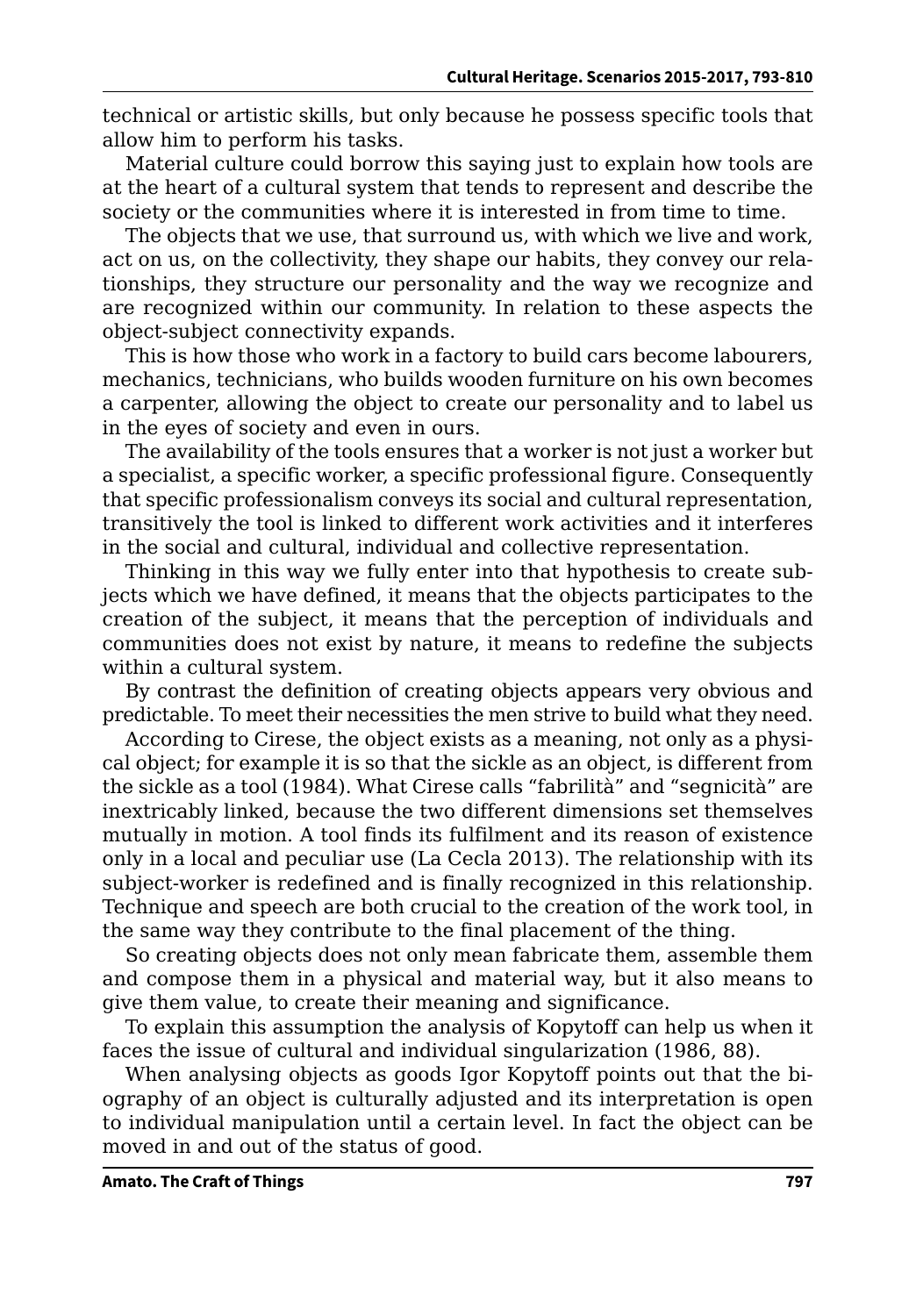In our case the displacement from the state of goods occurs in the moment in which an object becomes a working tool. Workers abstract the object from being simply an object and turn it into a tool. So this is not only a matter of not seeing an object as goods but it also means to recreate it as a tool. The work activity and thus the worker use the object giving a role and a job to it. From that perspective there is no doubt about the creation: it is the subject that creates its own object.

### **3 Body Tools**

What distinguish a professional worker from an ordinary person are ownership and practice of specific knowledge that often occur and make themselves clear through the use of a certain tool. But not all professions use specific technical equipment. The system of tools in fact touches mainly only those work activities that require specific and developed manual skills, while many other professions exist without the use of any equipment and without the use of any working tool.

A lawyer, a judge and a notary, a journalist, a writer, a professor and a teacher, a professional educator, a shop assistant, a grocer, an accountant, an employee, a politician, a banker, a representative, an anthropologist, the director of a museum and so on are all jobs that do not require the use and presence of certain tools for which it is necessary to know manual techniques, there is no need to excel in the use of specific tools. The absence of tools, however, does not mean that there is a lack of specialization and expertise. In these cases professionalization must be sought in other aspects that do not match with what Giulio Angioni defines the knowledge of the hand (1986). These are in fact intellectual abilities that show a knowledge that results from study and talent, without the use of special tools.

All those jobs which do not imply specific skills and dexterity have been excluded from this research, even though they make use of concrete objects. Those jobs are the result of progress and industrial revolutions, where machines have taken from the worker the need to excel in the use of special techniques and knowledge, and where the knowledge of the hand has often been replaced by the simple knowledge of a technical artefact.

In such cases the knowledge of the objects does not meet a specific manual ability and strong technical and artistic skills that transfer that specific knowledge from the mind to the hand. Many machines are in fact equipped with automatic and high technical engineering that reduces, and in some cases nullifies, the physical action of man. Technological inventions have actually born with the aim of reducing the work of workers, replacing their skills with those of the machines.

We want to emphasize those activities where the action of man is still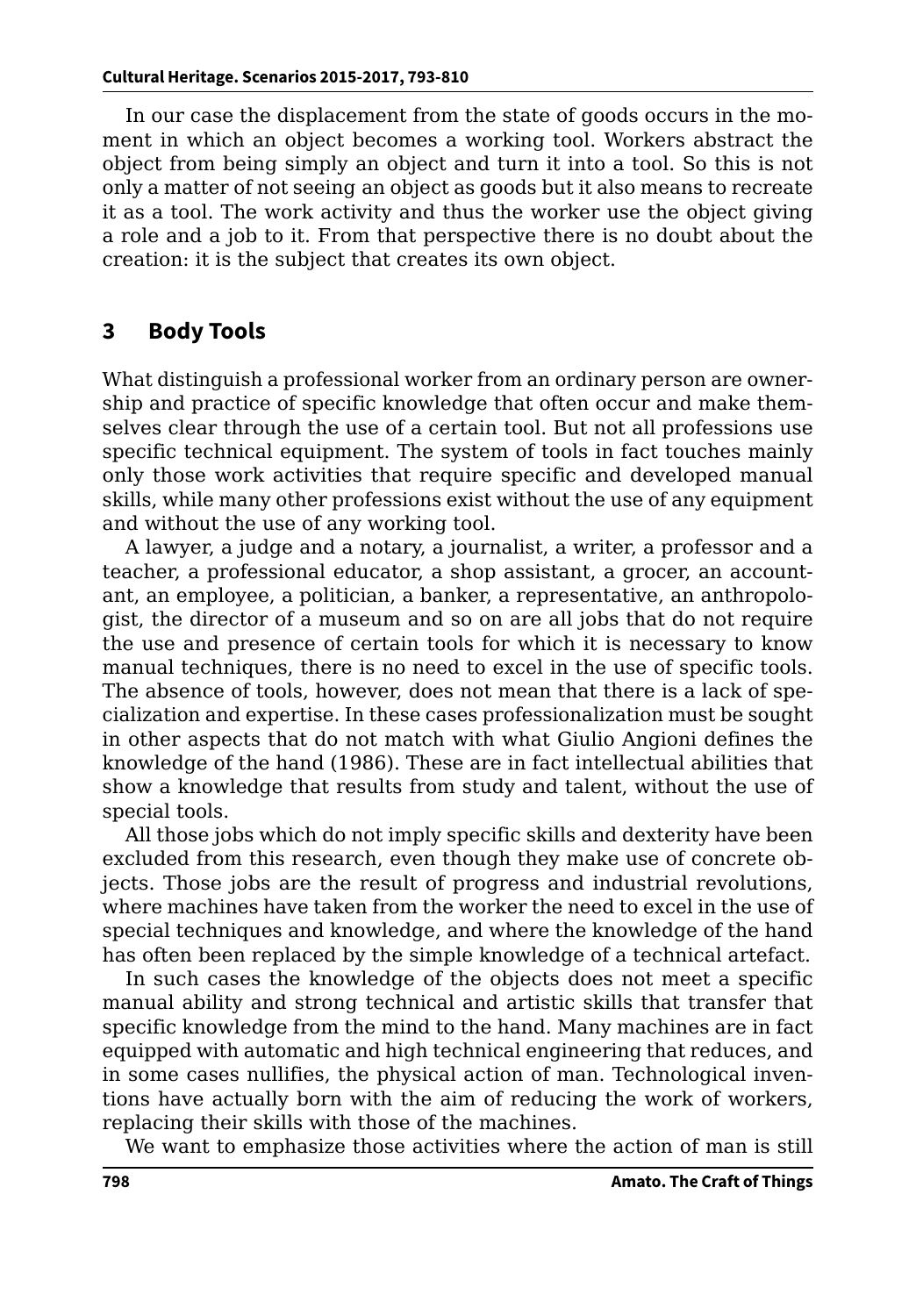the result of technical and practical knowledge that gives life to the creative act through the relationship between body and things. This distinction follows the path already walked by Pier Giorgio Solinas that distinguishes in work and in technical-constructive processes, between the animated practice and the mechanical execution, between the soma and the automa. The level of skills, of competence, of technical standards of the job require distinction in different orders, both by specific area and operating plan, and both for resistance degree and autonomy (1989).

The work tools that still need the use of human hand are probably situated in an intermediate position between nature and culture since they are contaminated by both factors. They are obviously cultural because they derive from the human mind and from various changes, they derive from human progress and action on nature, but in their own way they remain natural because they are very close to humans and to their bodies. By forcing a bit the definitions, it is as if on the work place many tools act as human appendixes or even as parts of the body, because they still use the body of individuals and their physical and mental abilities, unlike machines.

To remain in the anthropological field and to try to understand on which level the difference between certain types of professions that were examined in this research rests, we can make use of two concepts that are important to our discipline, these concepts are that of 'body techniques' and of 'incorporation'.

With body techniques Marcel Mauss means the ways in which men use their body, conforming to the tradition in different societies (1965). For Mauss technique is the focus of a training or apprenticeship, because he thinks that man's main tool in his own body. Body technique refers to the body's ability to mechanically absorb specific social and cultural practices, to naturalize processes to the point where it does not recognize them because they are so much imprinted in the ways of doing and acting. This follows a kind of independent and instinctive ability in making and acting which brings different ways of working and the different forms of gesture up as natural and spontaneous, while in fact they are naturalized behaviours that result from practice and from a gradual learning process that has taken place through the exposure of our body to external social environment (Pizza 2008).

In our case, to give a central role to the body means to know how to use it and to know how to use the object that needs our body to take life, however by limiting it to the social and cultural environment of professional activity. The body, or more specifically the hand of a certain worker stores the knowledge that belongs to the profession and it is precisely the body that expresses the technical ability in the use of work tools.

All of this is inevitably linked to the concept of *habitus* that Pierre Bourdieu inextricably links to practical gesture. The *habitus* is the set of interiorized and externalized arrangements through which the individual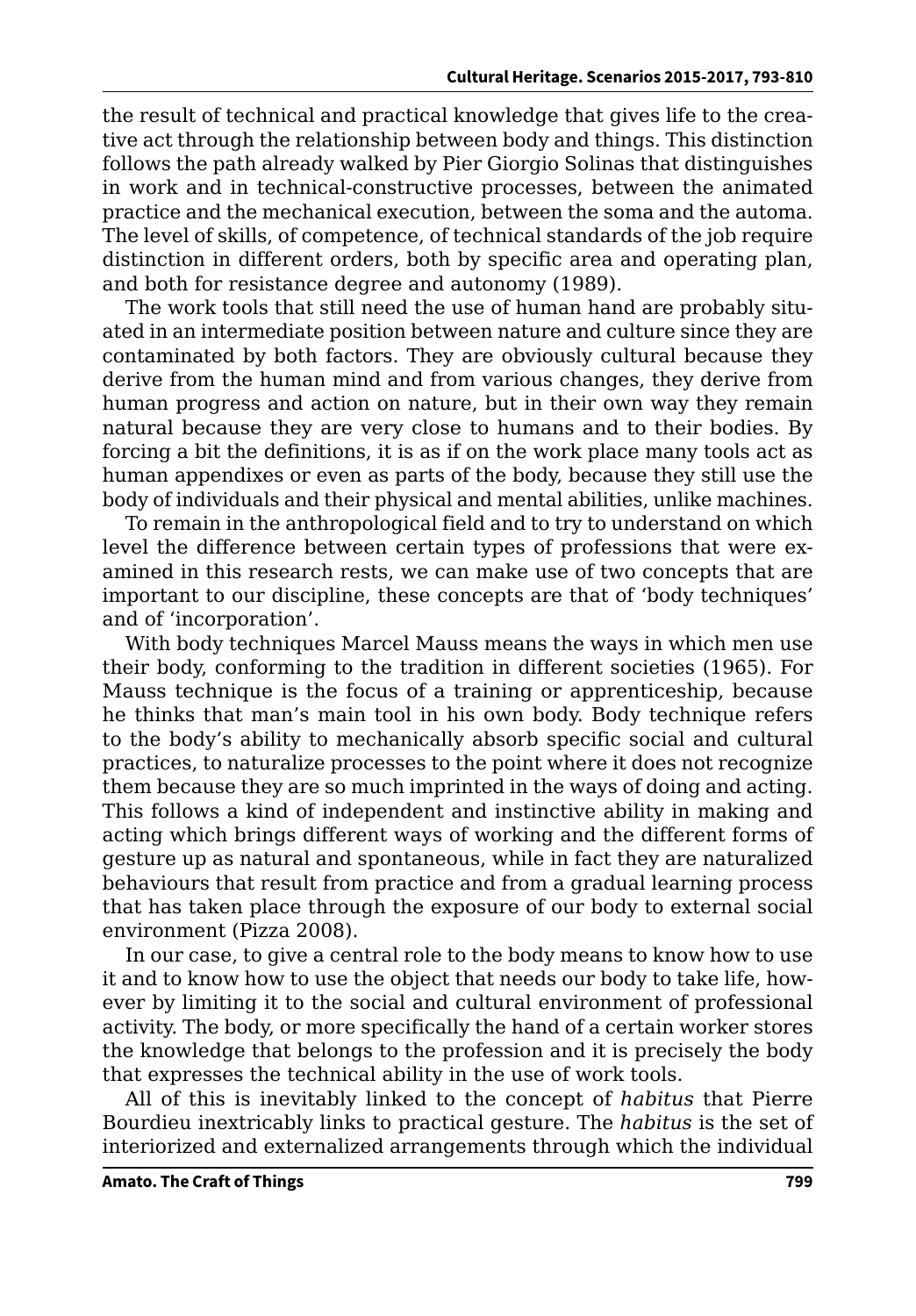interacts with the external world, it is the set of all the practices that the subject has stored and that result from the action of the external social and cultural context, and vice versa it is consequence of the individual's acting and ways of doing on the world (Bourdieu 2001).

In the working field it could be synthesized as the ability to use a tool which is primarily acquired by employing that specific instrument.

The other key concept is the process of incorporation of Csordas 2003. The body becomes a product of history, and history can in turn be observed as a body process. So to consider the historical and cultural reality as a product of the acting of the body leads us to say that all of our actions, including daily manual skills and craftsmanship with which each worker sets in motion his own work tools, are based on the incorporated experience of social actors, including dominion and power relations that are expressed through and on the bodies (Pizza 2008, 42).

The concepts of body techniques and incorporation are thus crucially important with regard to the world of work because every worker shapes his own bodily actions according to the use of his work tools. This does not mean that any work activity, that is artisanal or not, carries a variable number of actions that regulate and stabilize our historical and cultural position in the world, but about what concerns the objects some professions require more practice, or at least a more specific ability that is manifested and externalized precisely when using certain tools.

Another interesting matter is the analysis by Csordas about the dominion and power relations that individuals put in place through the incorporated experience (2003). Each subject establishes his own position as a result of his actions and of his own bodily experience of the world, so does the worker, whose actions are a direct result of the use of tools and work objects; he determines his relations thanks to specific tools which activate and regulate the body techniques and the specific way of acting and moving through the world.

This means that if we assume the world of things as made up by the set of artefacts/implants that influence the perception of the world and of our "being in the world", we can look at objects as if they were witnesses/ gatherers of existences and therefore of thought, not only as an expression of skills and technical knowledge (Turci 2015).

The body is thus a warehouse of techniques and actions that work shapes by changing and configuring our image in the eyes of ourselves and those of others. This is both a symbolic and a real image since it acts both on the collective imagination and on the physical body.

During the research I met several workers and it often seemed to me to find temper and physical traits that are related to specific professions. Other times, once I had learned about the profession of a person I met, I unconsciously outlined their profile and found in the body and in the image of the individual traits and actions that were in my opinion shaped by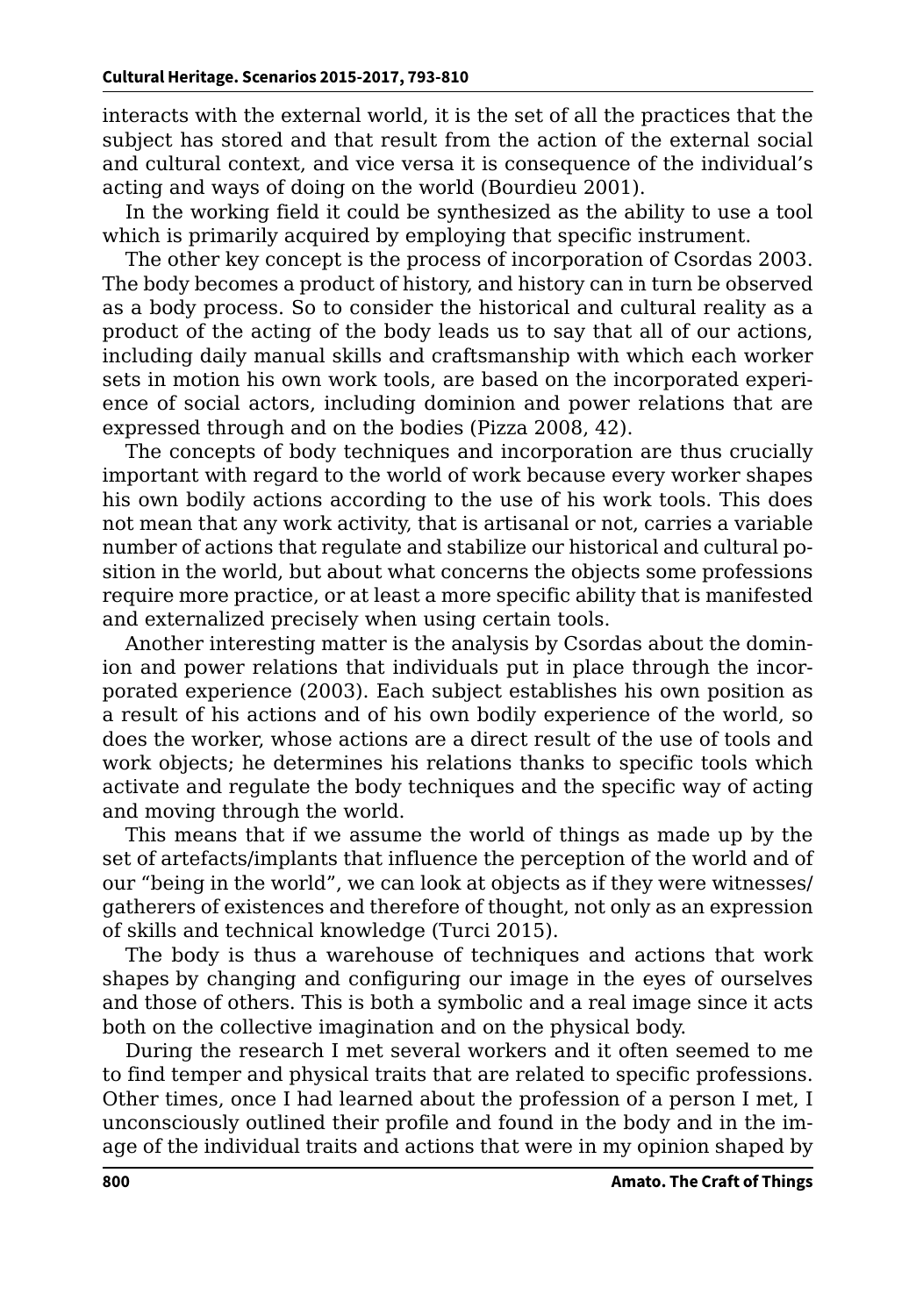

Figure 2. Ferdinando Amato, *Fabbro*. 2015. Digital photography. © Ferdinando Amato

their work activity. Examples can be the corpulence of the butcher or the big and strong hands of the bricklayer. There are two specific events that took place during my observations that may serve to understand what has been said. While I was observing and talking to the shoemaker, I saw him hammer on his thumb by accident while he was pounding with the hammer on the sole of a shoe, but he continued to work as if nothing had happened. On another occasion I noticed that the baker moved a still hot baking tray full of bread with bare hands from one place to another. These adaptations of the body are, in my opinion, not only determined by the rituality and repetitiveness with which every man acts, but they are also determined by the action that objects make on men, especially if these objects require high technique and ability to the point that it is necessary to employ body and hands with high endurance and ability.

According to Jean Pierre Warnier it is even the object itself that is incorporated and not only the dynamics and the action qualities of things "the incorporation of the object is carried out by developing the information that the body has memorized, these manifest themselves through physical algorithms. They are gestures or series of actions which can be accomplished efficiently without a specific effort and attention, through the repetition of actions and make able to economize the means" (2005, 16).

Still according to Warnier, in this way the object is presented as pros-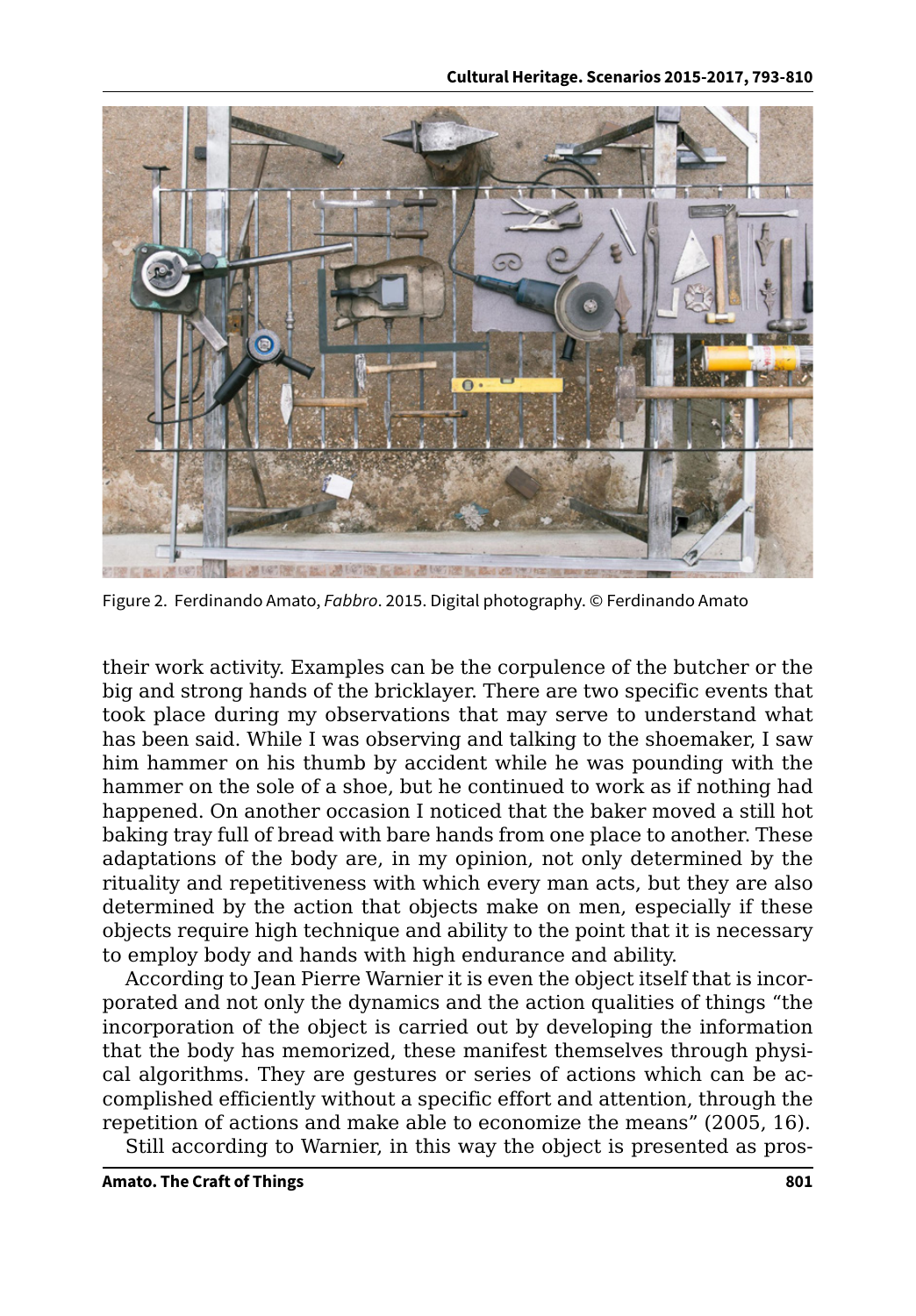theses of actions and behaviours that move the individual, so the object shapes the body together with the subject.

If we consider the working tool as a part of the body, the observation of one or more objects that a specific professional uses presents itself as an analysis of the same individual as a worker and an operator. The subject-object relationship, or tool-worker relation, is at this point so strong, physical and bodily that the understanding of the one and of the other necessarily involves both sides. In this regard an individual's final judgment that excludes a part of the body-object would be even insufficient and incomplete, since of course every single component enhances and amplifies the ultimate knowledge. It becomes of great interest to consider any work tool both in its singularity and as part of a set of objects which, individually and together, replace or are added to the corporal vision and to the physical and intellectual representation of the individual.

### **4 Resistance Strategies**

We could define a certain type of ethnographic museum praxis and material culture as cemeterial. The museums of past things, of the life and work of ordinary people, have the credit of having documented and rescued regional cultures, lower classes, local and material cultures. The cemeterial approach was and still is the humus of new collectors, it is the social and cultural substratum that gave breath and promoted better conditions for the material culture research.

Next to the cemeterial praxis there is what I call the hospital praxis that cares about keeping things alive and not only about their memory.

To observe objects now, in this historical phase, corresponds to make a point of the situation, to understand the state of affairs in which they are now, the historical moment that they are living.

This research has also the aim to understand how and how fast the art of working is changing. Any work activity would deserve specific and sectorial studies, while some jobs resist to social transformations others are dragged away by the power of progress. They become a point of interest and attention regarding which are the logics that determine their resistance condition or their tendency to perish.

The ability to survive or not to progress, to remain connected to its own working function, to persist in its use is determined both by the tool itself and from a particular predisposition of the worker's competence. Some tools can represent an objective and subjective power and position instance, many of them belong for example to work activities that literally remain alive and resist to social and economic changes that push them faster and faster towards total dissolution. In other words, some jobs that maintain a high level of craftsmanship and manuality are part of what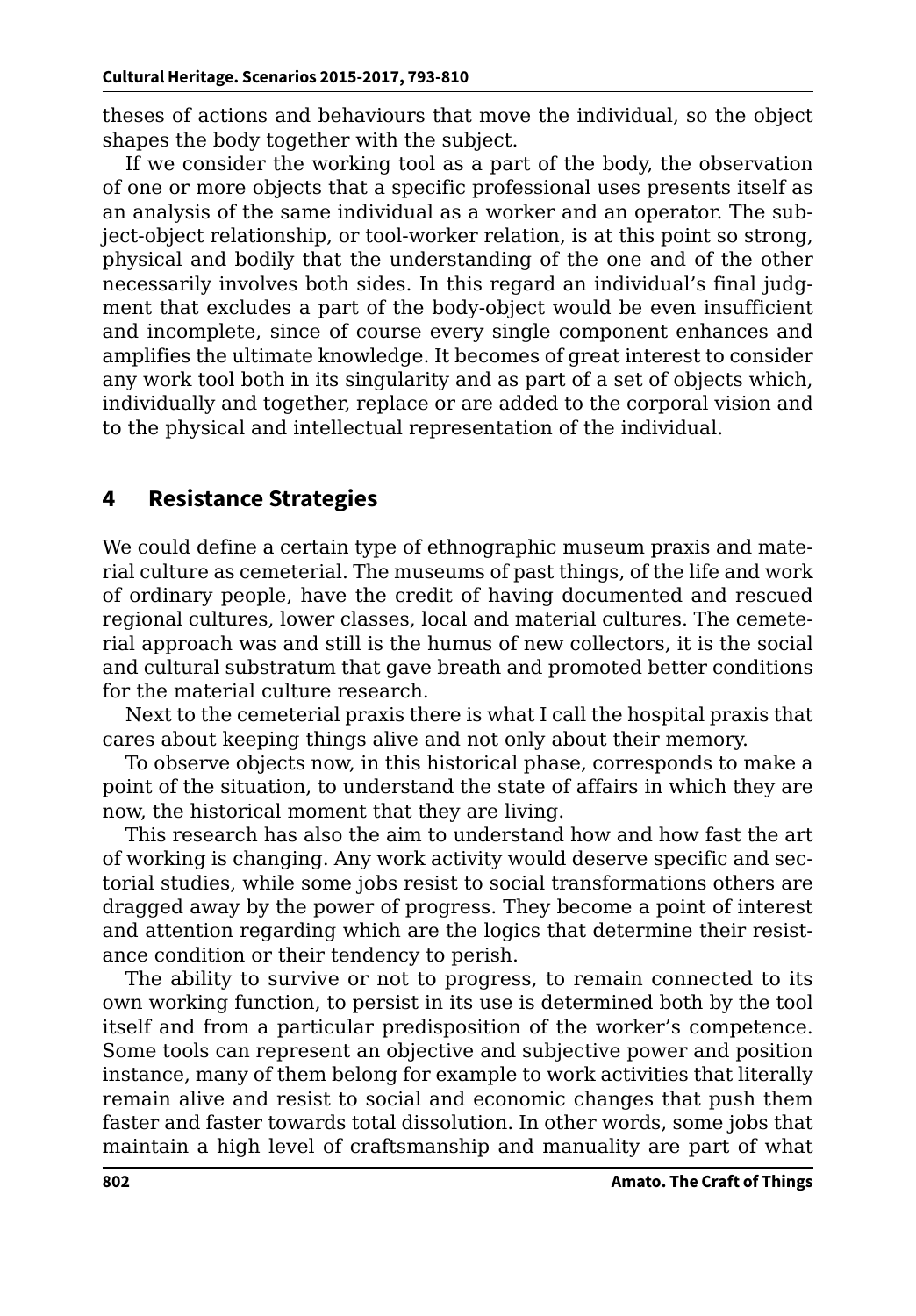

Figure 3. Ferdinando Amato, *Cuoco*. 2015. Digital photography. © Ferdinando Amato

Michael De Certeau calls "tactical", they are ways of doing used by individuals to create their own spaces in environments that are defined by the strategies of the institutions (2001). They are everyday forms of resistance with which the object and the individual confirm and stabilize a position that the time seems gradually to destroy; despite suffering the changes of the years that flow, the tools adapt and transform themselves, but they remain as a sign of a presence that lasts and endures.

So, if some jobs still survive they prove that whatever their social function is, it is still alive. The ability of a tool to survive or readapt itself, in fact, depends on the attitude of the owner and of his group towards its tradition, it also depends on the desire to preserve this tradition, and on the importance that is attributed to a certain work activity, as a symbol of a personal local or national identity.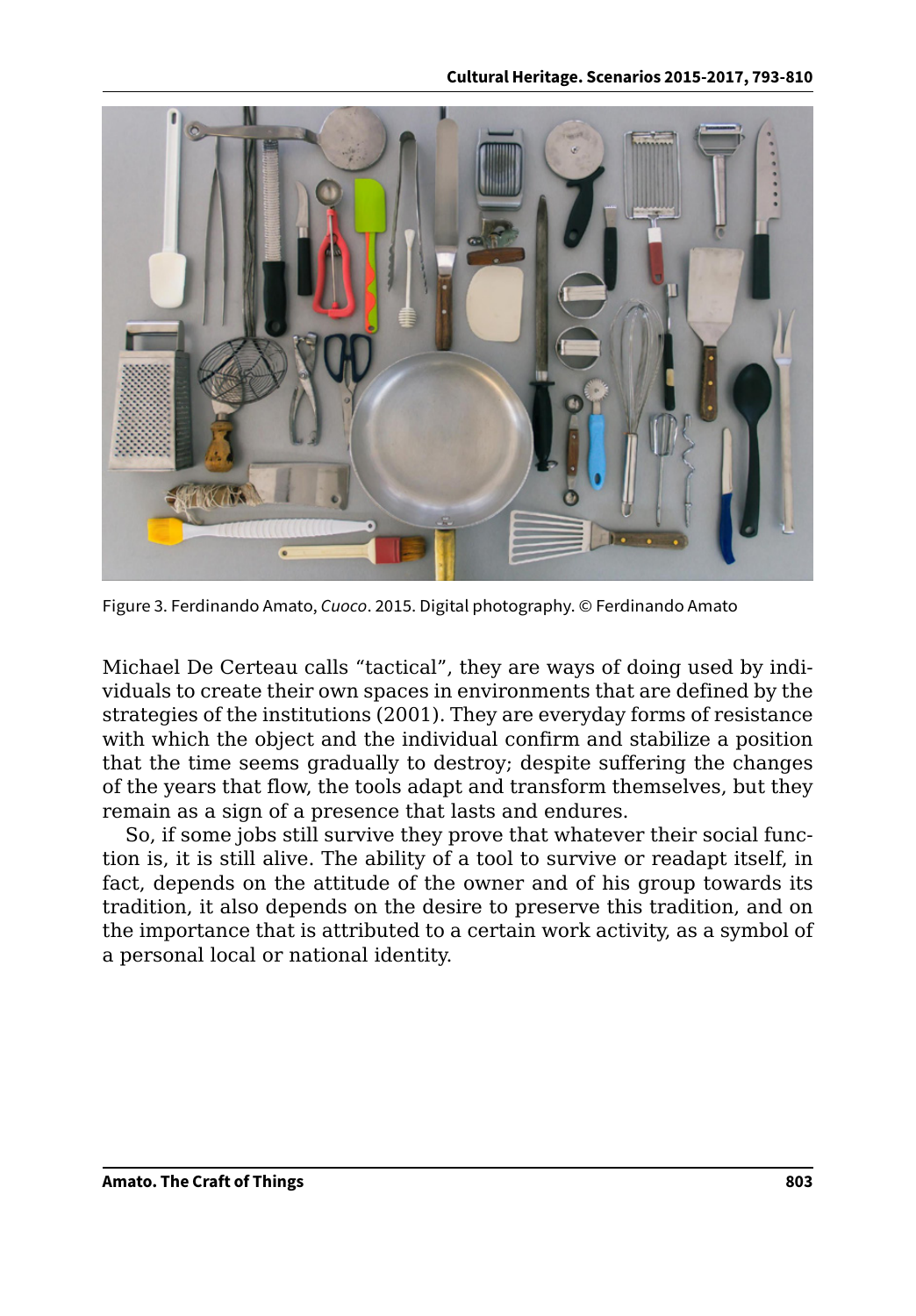## **5 The List**

In the list the objects, taken as a set, show up and express themselves in a new and different way, it is as if the meaning of the objects in a set came out of context.

Take for example the hammer. It is a tool that is used in more than one profession, a naive and untrained eye like mine when in front of any hammer can not attribute it in particular to a specific profession at first look. But if I look at that hammer again and this time I see it next to a file, a welding mask and an anvil, I can understand that this is the hammer of a blacksmith. Seen next to other work tools a single tool is able to explain and to tell us about itself and its field of work.

With list we must intend a set of items. In the list every single object is recognizable and distinguishable from another. The list is conceived as a form of schematic organization in which each object is individually inserted.

Umberto Eco distinguished the poetic list from the practical list in *La vertigine della lista* (2012). The first one is determined by any artistic purpose with which the list is given and from any art form that expresses it. The practical list instead is in its own way a form, because it confers unity to a set of objects that obey to a contextual pressure or to the constitution of the purpose of a certain project. The tools I have taken into consideration are part of a practical lists, but only if related to the worker-owner which they impersonate. After all, if objects have a value, this value should be inserted within the subject-object relationship. Each list of tools tells a history that is intimate and personal but also generalized to the profession to which it belongs to.

Each set of work objects that I have analysed does not contain the complete range that normally spoken a worker should possess, but it only contains those that the worker considers necessary and representative of his activity, the tools that are included are a result of the free choice of the professional.

These personal lists tell a profession with the voice of the specific worker, they are the history of an intimate and subjective profession.

The order and the disposition that the list creates interfere with the way in which we observe and perceive objects. The disposition of the list acts on one hand individualizing the single objects and on the other hand putting them in relation with each other, as if the objects formed a musical choir in which all elements sing simultaneously and in turns each one performs a solo.

The interpretative manipulation of who prepares and sorts the list and the photography is clear, first of all because he selects and places the objects in it. The objects and their distribution inside the photographic frame respond to natural, involuntary and spontaneous processes of classification, although they do not follow logics and prearranged hierarchization paths.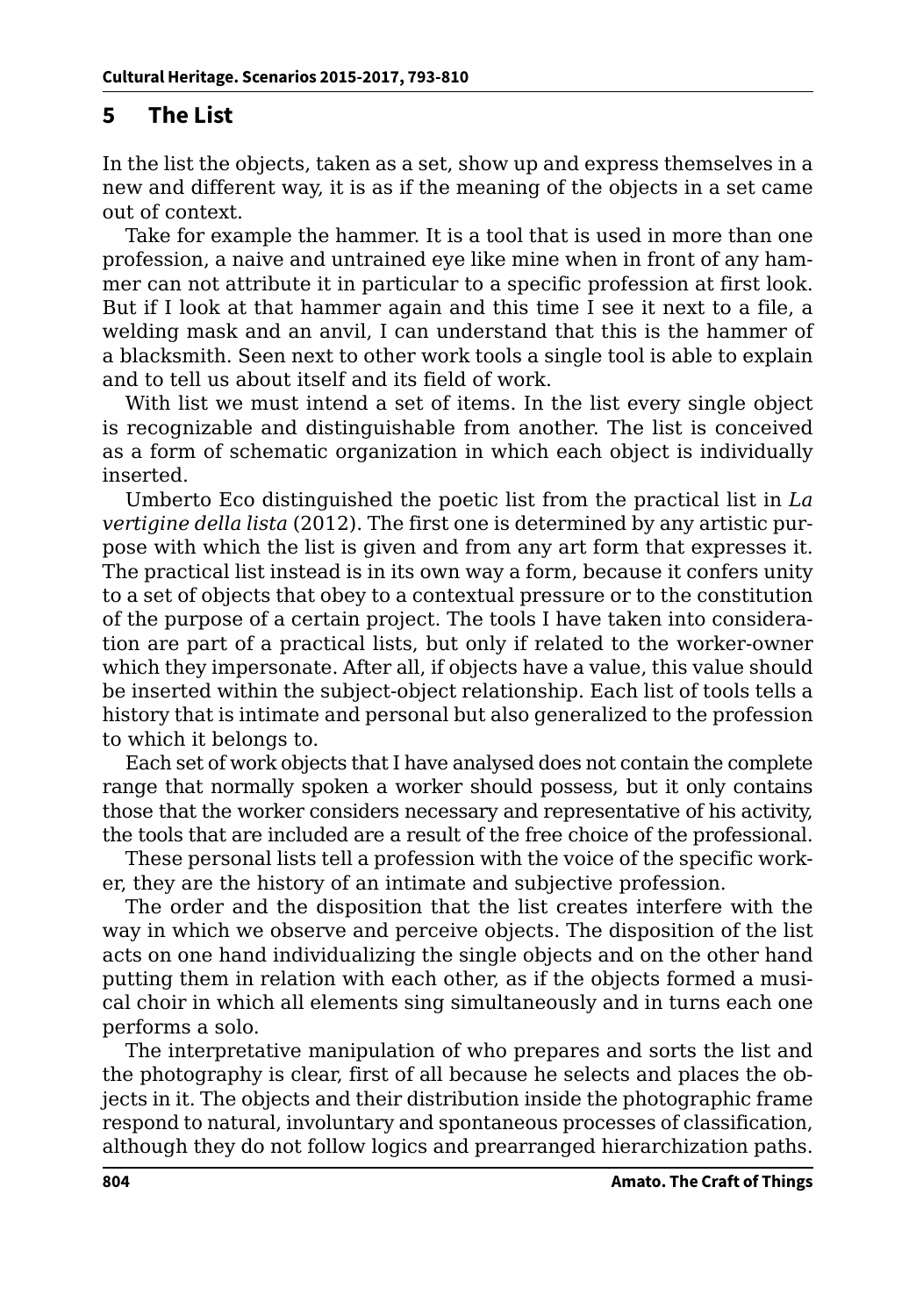

Figure 4. Ferdinando Amato, *Fotografo*. 2015. Digital photography. © Ferdinando Amato

But when the purpose of the listing process is not just about work in general but is instead referred to the person who carries out that activity, the purpose of the list becomes to turn a specific individual into objects. And if the action of transformation is mediated by the subject of the study himself, the quantity and quality of the list are crucial to the subject's story.

To tell something by using objects tells us more than how the things themselves do. Therefore narrative codes are important: the amount of objects, the inclusion of worn or broken items, of new and latest items, of high or low economic value, recycled or repurposed, extraneous to the profession, dirty or clean, cured or ruined, and so on.

All of this brings us back to the fact that the list of objects is already a finished object by itself, to the point that we could look at a set of lists in the same way in which we look at a collection of objects.

This happens when one considers the list as a narration, a story of life, or a work story.

Each list of working tools must be framed and limited to the biography of the working life of the person who it refers to and to which it belongs to; this is as much as one can hope to get from a set of objects that are only and exclusively related to the working world: one can get short ethnographic stories of a specific and precise biography of a person through the voice of its working tools.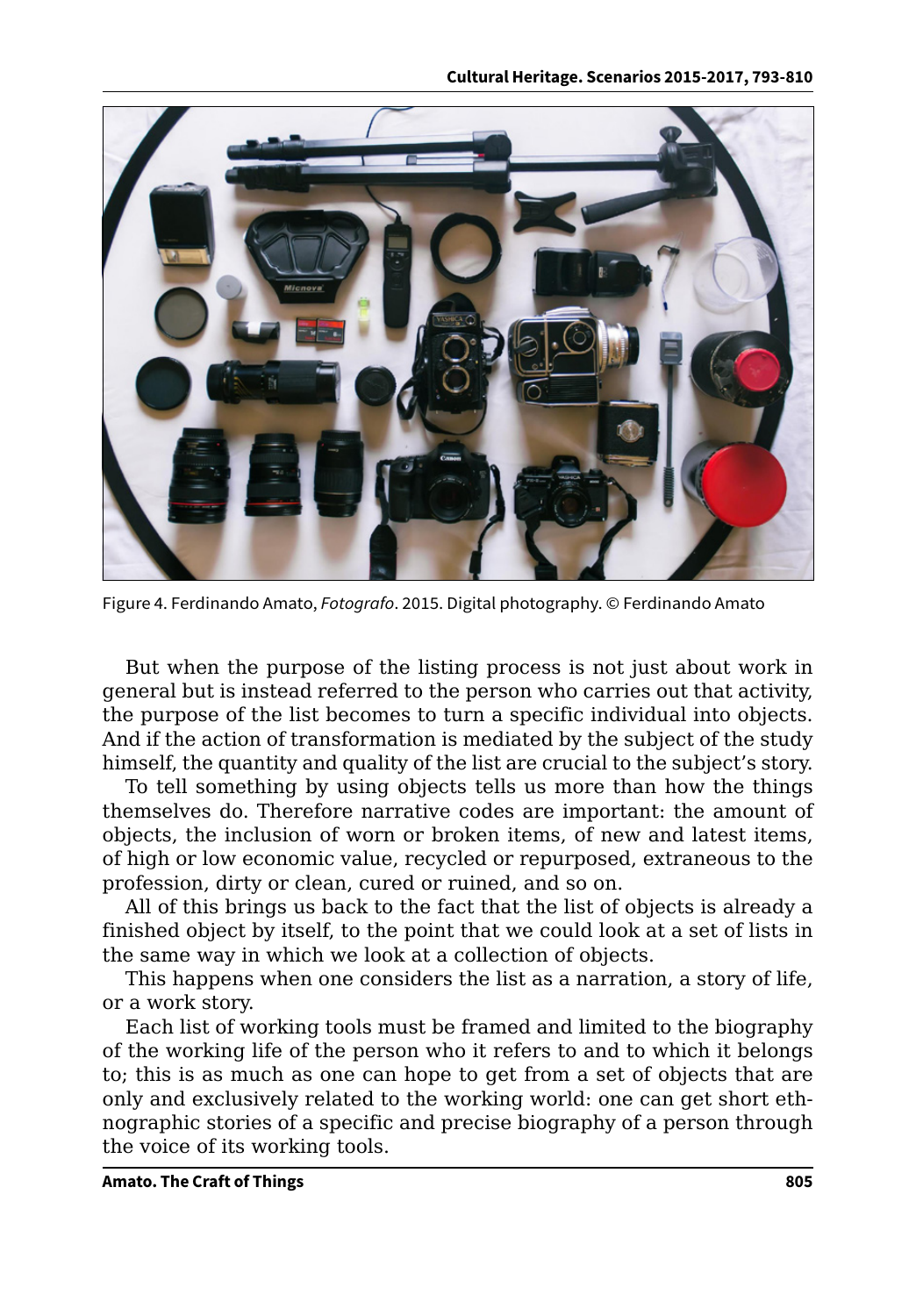#### **6 Photography as a Tool**

The aim of this research is also to be able to tell the things that are analysed also in a visual way, not only in words. In fact, although they are carriers of stories and physical accumulators of human action, objects do not have a loud voice, they do not physically articulate and emit words, therefore they need to be told or seen. The signs of wear, modifications, repairs, the state of preservation, the placement and so on are what tells us more about each specific object, but these characteristics need to be spoken or seen to have the capability to express themselves.

In this perspective photography presents itself as a privileged means of narration, because a research that has current and still in use work tools as subjects of the study presents several technical and scientific difficulties.

Take a picture of an object or a work tool means recognize them as sources. In fact, the process of selection and choice of the objects gives to each of them an added value. The picture, as an object exposed in a museum, makes the image to become operational (Freedberg 2009).

The problem becomes now epistemological and the question is if we should consider photography as an efficient means in the material culture research. However, there is the need to think about the centrality of a glance as a knowledge and inquiry means in anthropological research.

Cultural anthropology, and in general the whole ethnographic research, surely puts the eye at the centre of the cognitive practice. The eye plays a title role also within a multisensory context.

What we are interested in is exactly the temporal understanding of photographic reproduction. Between the present in which we are observing and the immediate past where photography relegates the present that it captured, there is a time lag that constitutes the basis of all the production that the material culture investigates.

The photography produces a temporal space between who observe the pictures and the subject on it, as it impress what is photographed in a precise and static moment. This is what Johannes Fabian defines as "allochronic", in other word it is the negation of contemporary (2000).

The photographic means splits the life of things in two parts: photographed object and photography of the object. The photographed working tool, which is the photographed object, remains a work tool in its work context. Its cultural biography has remained unchanged.

The photography of the object represents instead the other identity of the photographed object, but it is an identity that is frozen in the time in which the object was photographed.

So it becomes interesting to note that the photographed object and the photography of the object play almost opposed, but perfectly complementary roles. We have so far argued that personal and intimate objects, including work tools, are objects which are full of meaning. These objects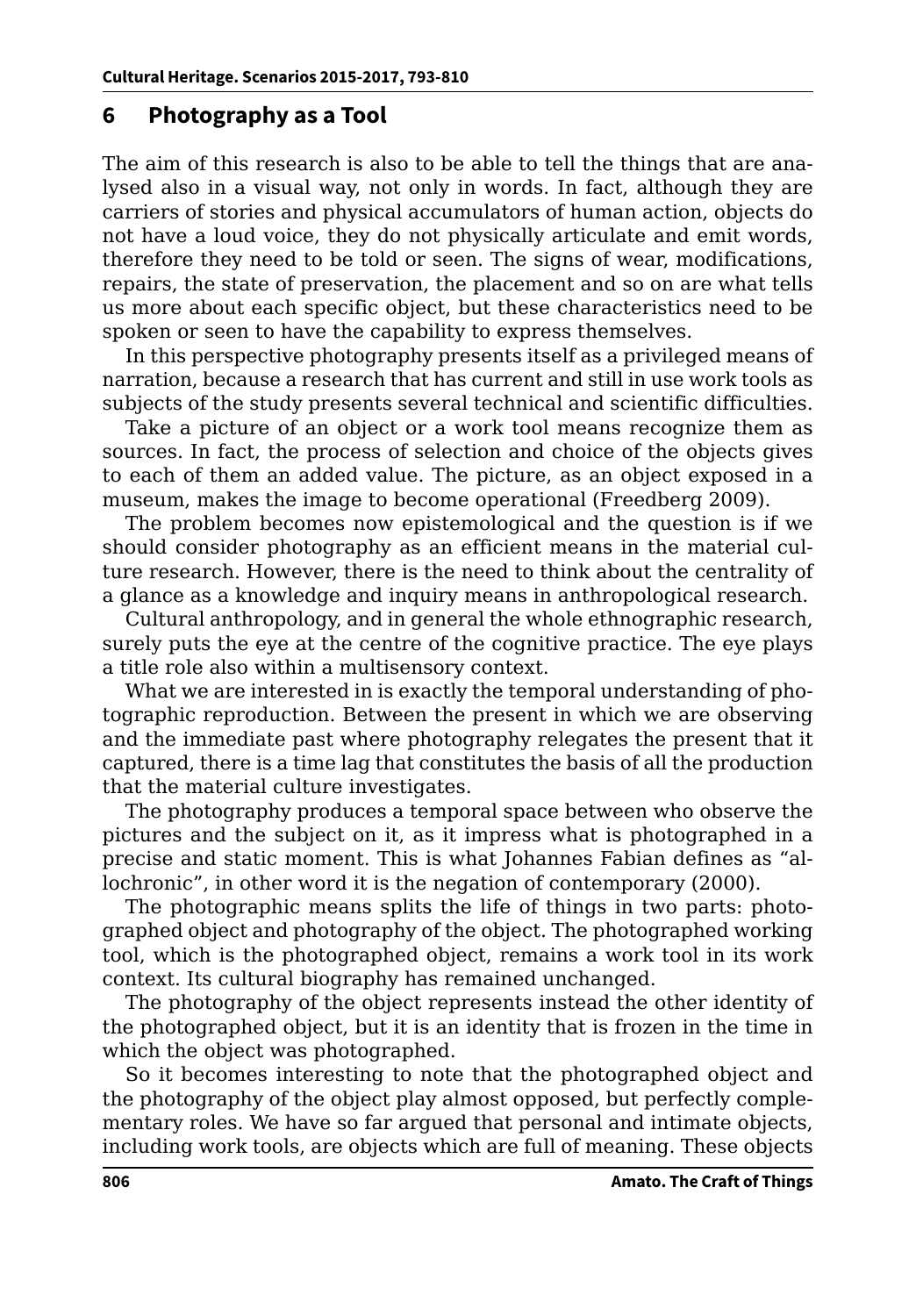

Figure 5. Ferdinando Amato, *Macellaio*. 2015. Digital photography. © Ferdinando Amato

are so close and united to their owner that they can almost be considered in a symbiotic relationship with him, able to resist to the time cycle, outside of the logic of exchange and economics.

On the other side there is the photography of the object which, as just said, is necessarily part of the relationship processes of exchange and circulation, both because of the typical ambition of photography to become evidence and trace of something that exists in physical reality, and on the other hand because its main cultural function is precisely its uncontrollable passion for exposition.

In this research it was the worker that defined his own image. What must be displayed is the intimacy of the subject-object relationship; this intimacy is expressed in the process of representation that each one performs on the other: the object interferes on the representation of the person; instead the subject acts on the object by using it and making it a part of himself. The final product is thus the mingling of the mutual and reciprocal actions and representations.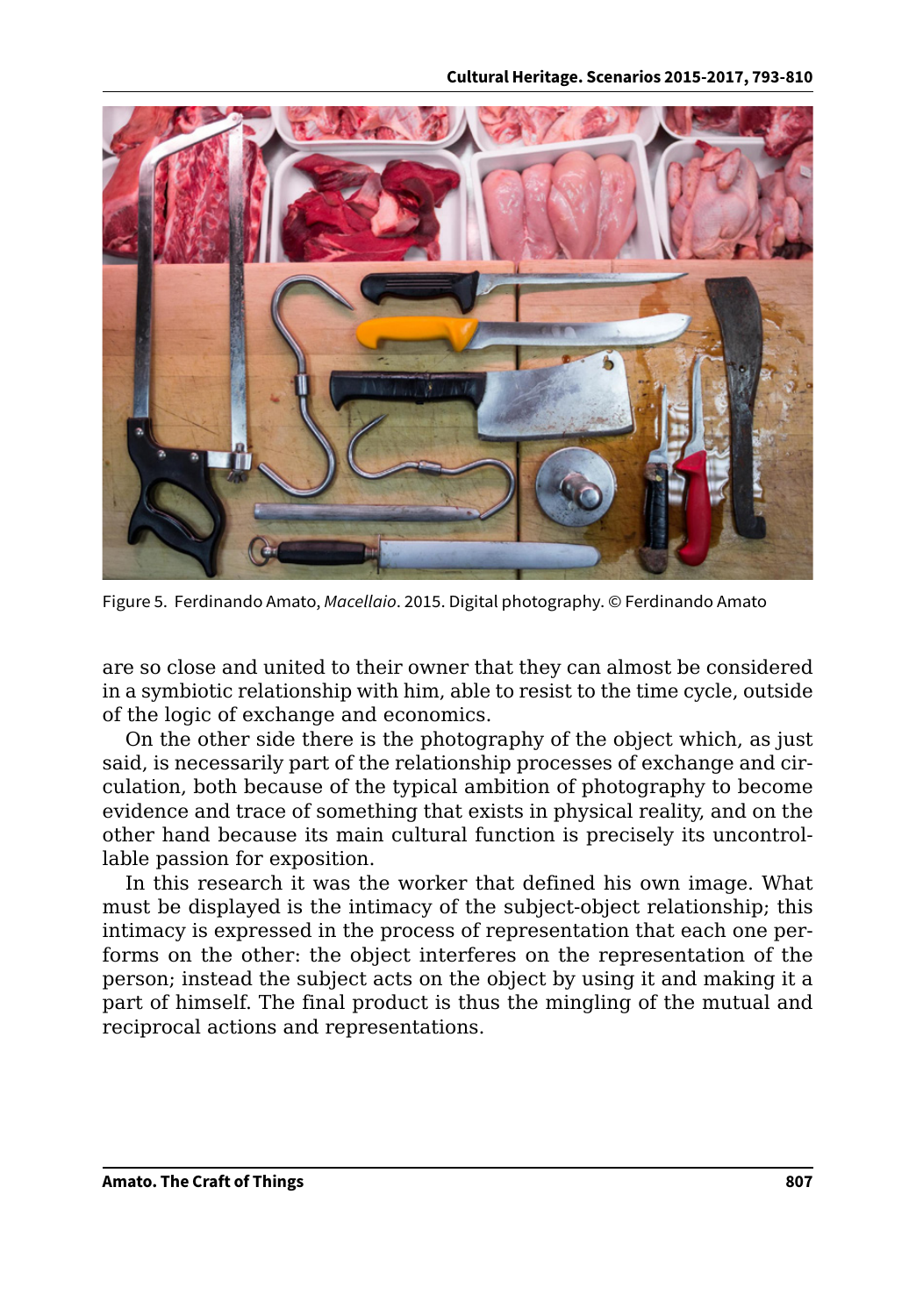#### **Bibliography**

- Angioni, Giulio (1986). *Il sapere della mano. Saggi di antropologia del lavoro*. Palermo: Sellerio.
- Bernardi Silvia; Dei, Fabio; Meloni Pietro (a cura di) (2011). *La materia del quotidiano. Per un'antropologia degli oggetti ordinari*. Pisa: Pacini. Bodei, Remo (2009). *La vita delle cose.* Roma: Laterza.
- Bourdieu, Pierre (2001). *La distinzione. Critica sociale del gusto*. Bologna: Il Mulino.
- Bourdieu, Pierre (2004). *La fotografia. Usi e funzioni sociali di un'arte media*, Rimini: Guaraldi.
- Cirese, Alberto M. (1984). *Segnicità, fabrilità, procreazione*. Roma: Cisu.
- Clemente, Pietro; Rossi, Emanuela (1999). *Il terzo principio della museografia.* Roma: Carocci.
- Csordas, Thomas J. (2003). "Incorporazione e fenomenologia culturale". *Antropologia*, 3(3), 19-42.
- De Certeau, Michel (2001). *L'invenzione del quotidiano*. Roma: Edizioni Lavoro.
- Dei, Fabio; Meloni, Pietro (2015). *Antropologia della cultura materiale.* Roma: Carocci.
- Douglas, Mary; Isherwood, Baron (1984). *Il mondo delle cose. Oggetti, valori, consumo*. Bologna: Il Mulino.
- Eco, Umberto (2012). *La vertigine della lista*. Milano: Bompiani.
- Fabian, Johannes (2000). *Il tempo e gli altri. La politica del tempo in antropologia*. Napoli: L'ancora del Mediterraneo.
- Faeta, Francesco (2011). *Le ragioni dello sguardo. Pratiche dell'osservazione, della rappresentazione e della memoria*. Torino: Bollati Boringhieri.
- Freedberg, David (2009). *Il potere delle immagini. Il mondo delle figure: reazioni e emozioni del pubblico*. Torino: Einaudi.
- Karp, Ivan; Lavine, Steven D. (1994). *Culture in mostra. Poetiche e politiche dell'allestimento museale.* Bologna: Clueb.
- Kopytoff, Igor (1986). "La biografia culturale degli oggetti: la mercificazio one come processo". Mora, Emanuela (a cura di), *Gli attrezzi per vivere. Forme della produzione culturale tra industria e vita quotidiana*.Milano: Edizioni di Vita e Pensiero, 5.
- La Cecla, Franco; Vitone, Luca (2013). *Non è cosa. Vita affettiva degli oggetti-Non siamo mai stati soli. Oggetti e disegni*. Milano: Elèuthera.
- Loria, Lamberto; Mochi Aldobrandino (1906). *Museo di etnografia in Firenze. Sulla raccolta di materiali per l'etnografia italiana*. Milano: Marucelli.
- Mauss, Marcel (1965). *Teorie generale della magia e altri saggi.* Torino: Einaudi.
- Mauss*,* Marcel (2002). *Saggio sul dono. Forma e motivo dello scambio nelle società arcaiche.* Torino: Einaudi.